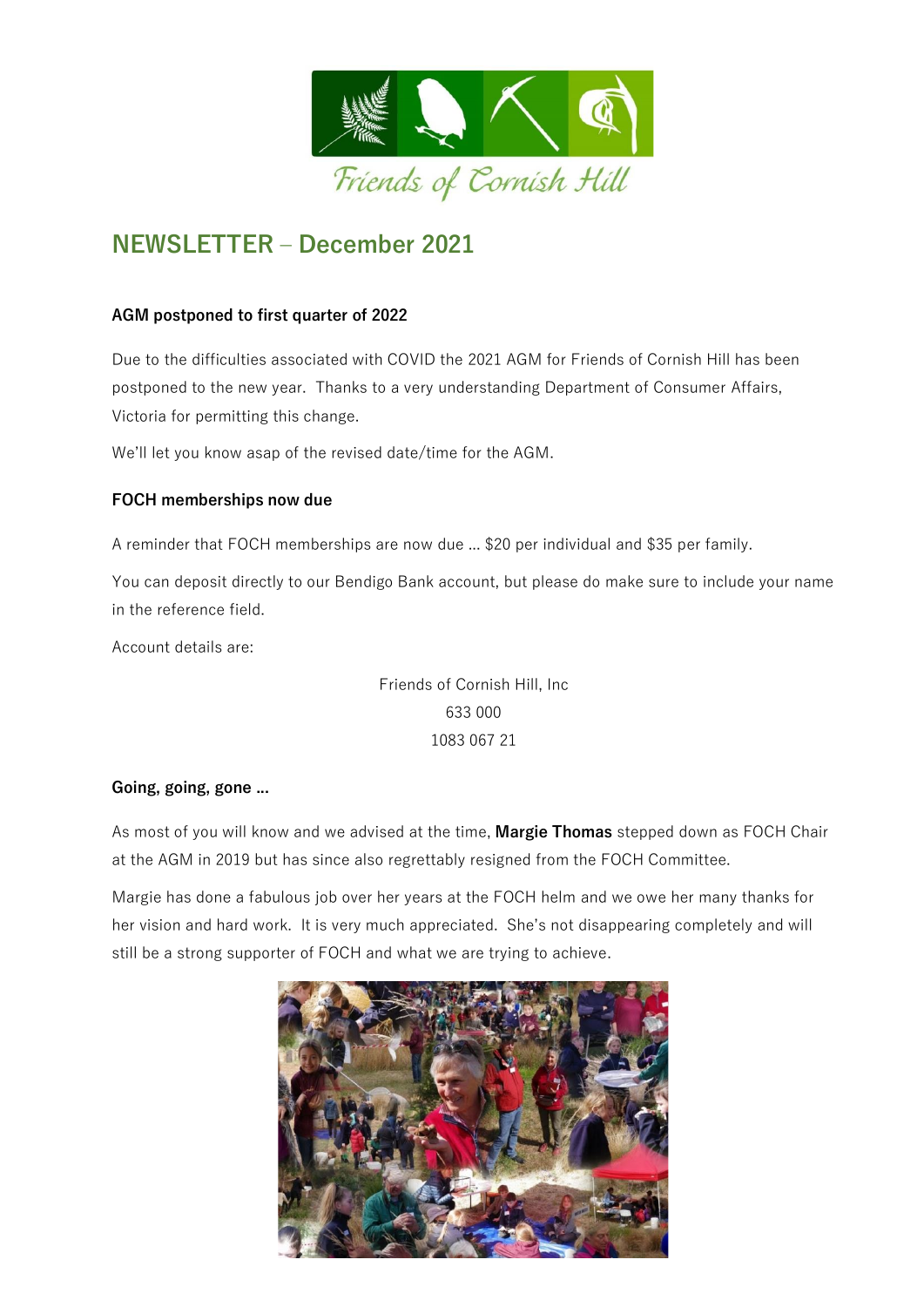This actually makes a couple of committee positions up for grabs. What do you have to lose? What you have to gain is an even stronger connection with your local community, and the ability to continue to make significant and lasting positive changes to the local environment.

For further info, contact Scott MacLean (Treasurer) on 0419 504 588 or via

[friends@cornishhilldaylesford.com.au](mailto:friends@cornishhilldaylesford.com.au)

#### **Working bee program now on-hold until post fire-season**

We've managed to get in three working bees on the Hill over the last few months. The focus has been on weeding and maintenance of existing plantings, rather than new planting as such.



Even with the limited number of participants we have had, we've still been able to achieve improvement, but we'd love to have more involvement – it's only a couple of hours out of your Sunday. Contact **Jan Thompson** on 0412 499 872 or [janthommo53@gmail.com](mailto:janthommo53@gmail.com) for more info.

Those of you who still walk the Hill may also have seen signs like the following ... hopefully these will engender some increased interest from Reserve users.